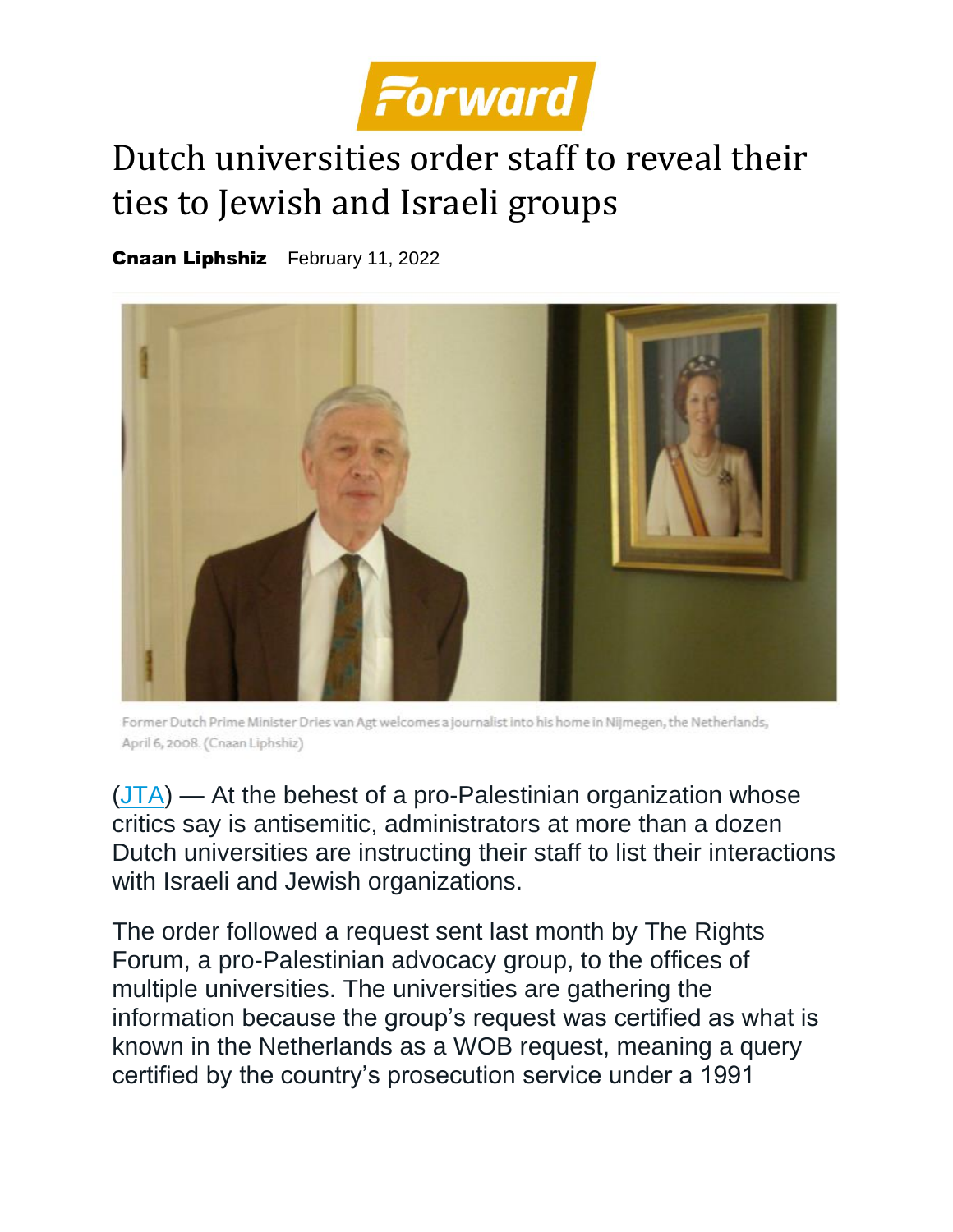freedom of information law and binding on public or state-funded organizations.

It is unclear whether the universities will complete the full request by passing on the information to The Rights Forum.

[In the request, Gerard Jonkman, director of](https://niw.nl/the-rights-forum-legt-absurde-eis-op-tafel/) The Rights Forum, wrote that under the WOB request, he is seeking documents or [information on "Institutional ties with Israel universities, institutions](https://niw.nl/the-rights-forum-legt-absurde-eis-op-tafel/)  [and businesses and with organizations that propagate support for](https://niw.nl/the-rights-forum-legt-absurde-eis-op-tafel/)  [the State of Israel."](https://niw.nl/the-rights-forum-legt-absurde-eis-op-tafel/)

Among the dozens of entities Jonkman listed are Elbit, the Israeli weapons and defense systems producer, Christians for Israel, and a right-wing, pro-Israel Dutch-Jewish association.

But the list also includes mainstream Jewish entities from the Netherlands and beyond that do not define themselves as Israeli or solely focused on Israel.

Those groups include the Anti-Defamation League, the Central Jewish Board of the Netherlands, the International Holocaust Remembrance Alliance, B'nai B'rith and even the office of the Dutch government's own National Coordinator for Fighting Antisemitism, which is headed by Edo Verdonner, who is Jewish.

Reports about the list in [NIW, the Dutch-Jewish weekly, and other](https://niw.nl/the-rights-forum-legt-absurde-eis-op-tafel/)  [publications prompted strongly-worded condemnations by Jewish](https://niw.nl/the-rights-forum-legt-absurde-eis-op-tafel/)  [groups and community leaders against The Rights Forum.](https://niw.nl/the-rights-forum-legt-absurde-eis-op-tafel/) The group was co-founded by Dries van Agt, a former prime minister of the Netherlands who has often been accused of spreading antisemitic ideas (including, in 2017, by [The Central Jewish Board](https://www.jta.org/2017/12/01/global/dutch-jews-say-former-prime-minister-peddles-anti-semitism)  [of the Netherlands\)](https://www.jta.org/2017/12/01/global/dutch-jews-say-former-prime-minister-peddles-anti-semitism), though he says this allegation is meant to silence his criticism of Israel.